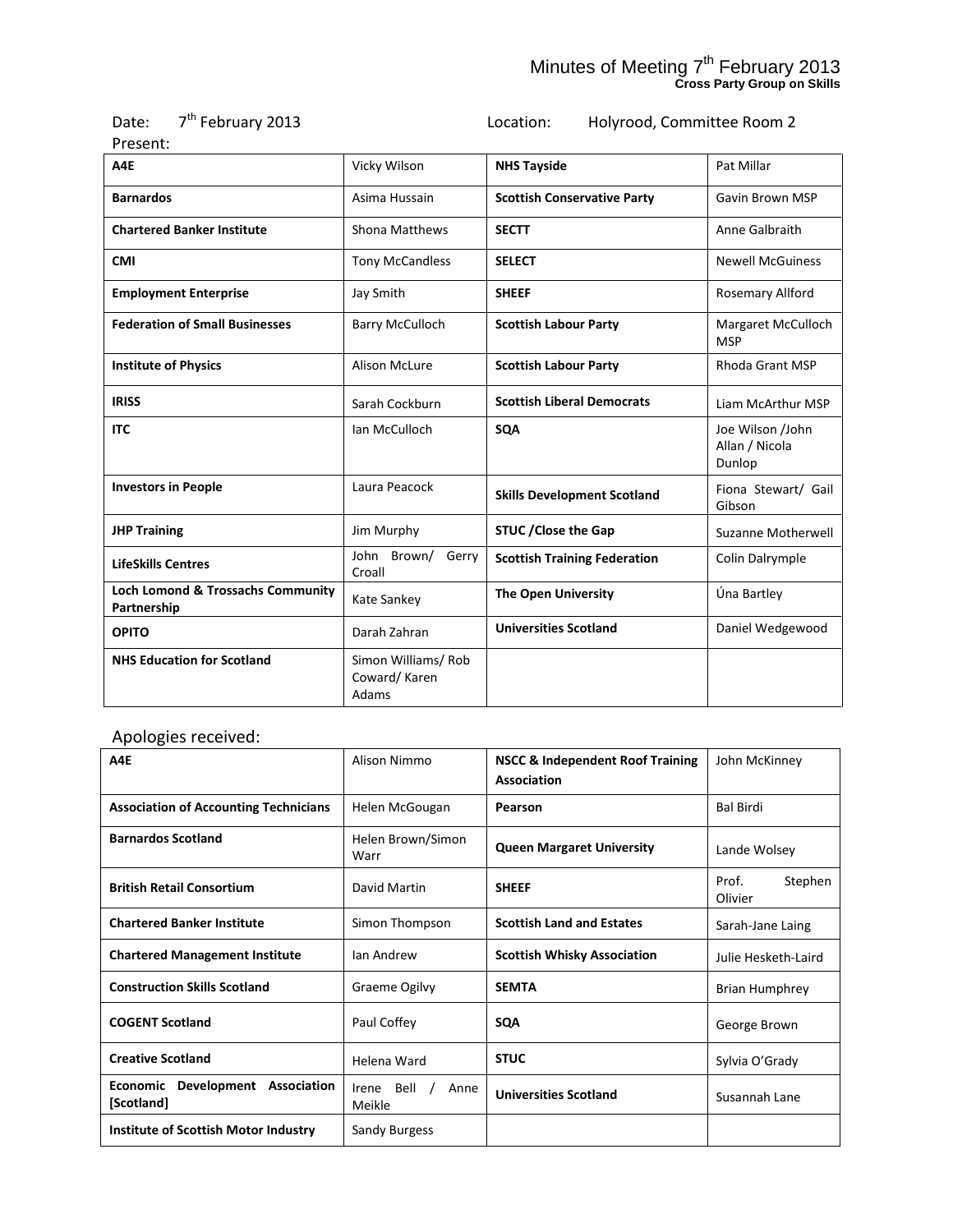## **Agenda Items:**

#### **1 Welcome:**

**1.1** Gavin Brown MSP as Convenor [GB] opened the meeting and welcomed all those in attendance.

### **2 Election of New Office Bearer**

**2.1** Following the last meeting of the CPG when it was announced that John Park MSP had stood down as Co-Convenor, it was necessary to elect a new office bearer to the CPG. GB invited nominations for the position of Co-Convenor.

Rhoda Grant MSP proposed Margaret McCulloch MSP of the Scottish Labour Party as the new Co-Convenor of the CPG on Skills. This was seconded by Liam McArthur MSP. As no other nominations were put forward GB was pleased to welcome Margaret McCulloch MSP as his new Co-Convenor. Members of the CPG showed their support with a round of applause.

### **3 Brief Statement from Lunch Sponsor**

**3.1** GB thanked SQA on behalf of the Group for their sponsorship of the lunch and welcomed its representatives Joe Wilson and John Allan to say a few words. The Scottish Qualifications Authority [SQA] welcomed the opportunity to remind fellow members of the work SQA had achieved, not just as an awarding body and provided the group with a summary sheet [see Appendix 2]. This highlighted some of the other far reaching and ambitious work of SQA, including assisting bodies in other jurisdictions, both in the UK and overseas and encouraging awarding bodies to bring more qualifications forward for accreditation. SQA is also working on more specialist awards and services to increase recognition of employer training. GB thanked Joe and Allan for this informative overview.

### **4 Minutes of the last meeting and matters arising**

- **4.1** The Minutes of the meeting of the meeting of 6<sup>th</sup> December 2012 were approved. Matters arising included:
	- **4.1.1** Invitation to hear from the lunch sponsor of that meeting Lifeskills. GB invited John Brown to say a few words now on the work of Lifeskills. This national provider of employability skills has over 28 sites in the UK – located where other support is not. An organisation specialised in working in rural areas, the programme Lifeskills offers provides an integrated approach. The aim is to have a centre in every local authority by 2014. Lifeskills prides itself on bringing together the differing elements that are need to create a one stop shop for developing employability skills and to help individuals move into sustained employment.
	- **4.1.2** Joint Meeting with the CPG for Colleges and Universities: still being investigated.
	- **4.1.3** Discussion on Funding Issues: an ongoing workplan agenda item.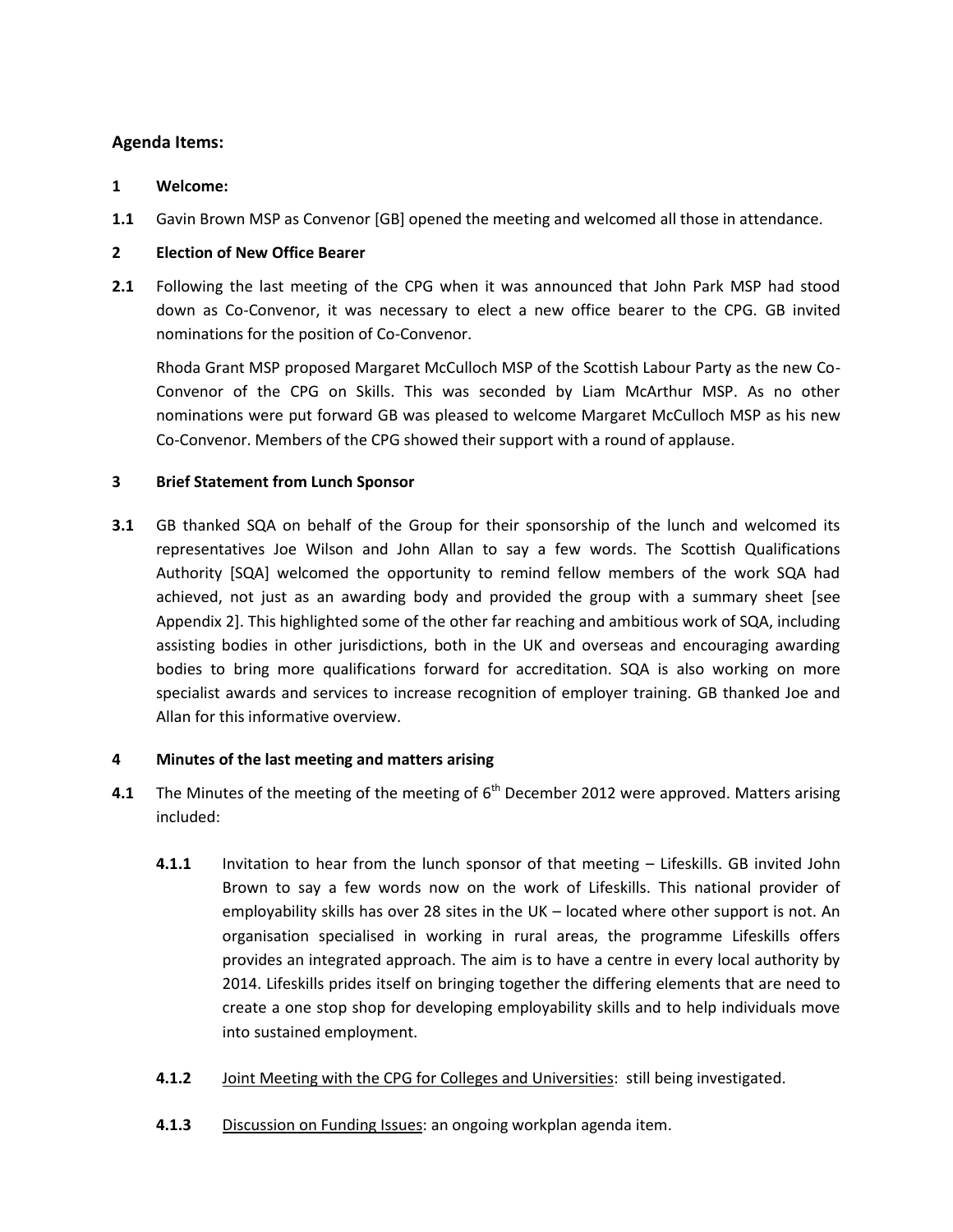**4.1.4** The Richard Review: Graeme Ogilvy of Construction Skills Scotland who had raised this point for discussion was unable to attend the meeting. It was agreed to defer the matter until the next meeting.

#### **5 Presentation - Measuring the Return on Investment – NHS Education**

- **5.1** GB welcomed the team from NHS Education; Karen Adams, Rob Coward, Pat Millar, and Simon Williams and invited them to take the floor.
- **5.2** [Presentations paper provided in Appendix 3]. Simon Williams opened by explaining his excitement about evaluation, a passion shared by his colleagues whom he then introduced. Showing how public money was being used was of utmost importance to them; if it cannot be justified, it gets cut! However, showing the benefits of training, learning and development can be hard, particularly at a time of flux; how can skills acquisition be measured?

Different methods can be use, but the focus on a return on investment helps focus on the impact or the chain of impact. Simon stressed that this is not just about the money; there are monetised and non monetised benefits and the latter is often the more important.

There are five levels of evaluation [slide 4, Appendix 3]. The team assess what are the needs in the workplace, commence a plan linking change engagement with learning and aim to bring about a change in behaviour. If used consistently, this can allow a like for like comparison to be made. The team is as represented at the meeting. Therefore they are working to build capacity and to support other healthboards.

Evaluation is also built into the procurement process, partners and potential partners are made fully aware of how the evaluation will be used.

Simon handed over to his colleague Pat Millar to talk about the work with the Tayside healthboard. Pat explained that there is a lot of training activity but the difficulty was in showing how this was making a difference to patients. She outlined a number of strategic drivers [See Appendix 4] including public reforms and the 'Communities in Control' initiative. The RoI methodology can help measure the impact and performance of a wide range of projects and programmes. It is particularly useful for projects/programmes which have a long life cycle, are linked to key organisational goals and objectives, are resource intensive, have high internal/external visibility, address large target audiences across a range of multi-agencies, and health and social care integration projects. A very current example of projects addressing high visibility issues are those focused on infection control and care of the elderly.

Pat's presentation noted some other examples of RoI application. The team had engaged with a broad range of colleagues in the sector to create a network of 45 'critical friends' with a broad skills base to share their experiences in application and to learn from each other. This network would also help to continue testing the methodology and its impact.

**5.3** GB thanked Simon, Pat and the team for an excellent presentation. He asked to what extent they were getting buy in. Had this been easy and what kind of resistance had they encountered. Pat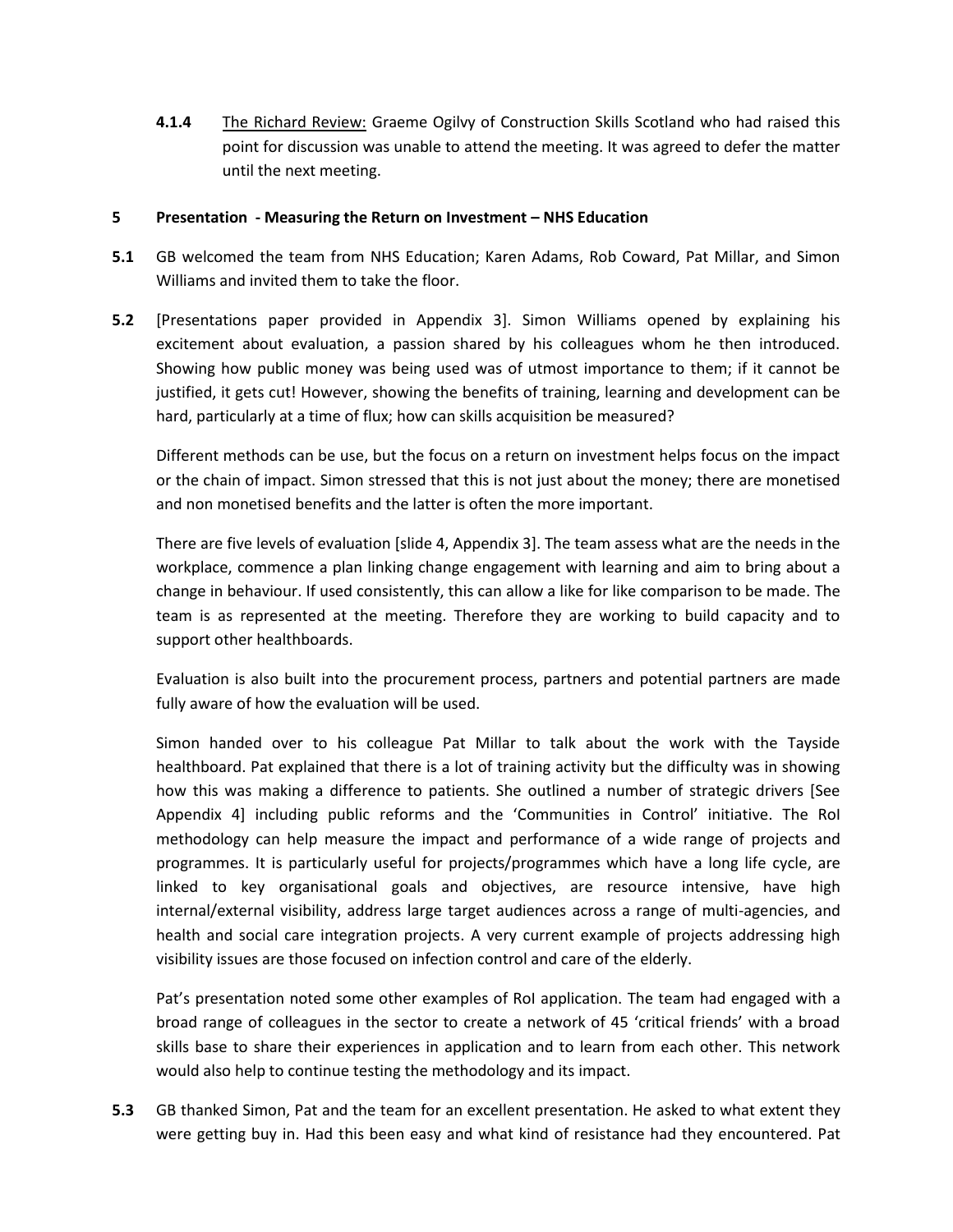referred to the staff governance principles which show the commitment to ensuring staff are appropriately trained for their role. Simon added that across Scotland use of the methodology was not mandatory. There is only a small team which receives many requests from health boards for support. Time and resource was the limiting factor.

- **5.4** Gerry Croall of Lifeskills was interested to understand how the RoI methodology was used with training providers. Karen Adams of NES advised that all parties are involved with the methodology from the outset; evaluations are built into the project plan and therefore there is a strong buy in to the process.
- **5.5** Joe Wilson of SQA asked, noting work done on the outside to develop qualifications, if the work was opening up career pathways? Karen Adams provided a case study of a project to pilot new SVQ in Facilities Management. There are 20,000 working in estates and facilities, many of whom have no work-related qualifications. A looming skills gap has been identified, caused to some extent by retirements at mid-management. The SVQ pilot looked at the potential for this qualification to act as a springboard for staff with no qualifications and demonstrated success as regards career movement and/or progression to higher level study.
- **5.6** Colin Dalrymple of the Scottish Training Federation asked about the links to the recruitment process. NHS is a significant employer and with so many young people unemployed how is it working with the modern apprenticeship programmes. Pat Millar outlined the work of the Healthcare Academy which operates a variety of models and links to modern apprenticeships. Those coming through the academy are guaranteed an interview and there is evidence of good progress through that process to employment.

There were no further questions for the NES team – the Convenors again thanked them for sharing their work with their fellow members of the CPG.

#### **6 Curriculum for Excellence – Update from SQA**

**6.1** GB invited Joe Wilson and his colleague John Allan to take the floor to provide the group with an update on the Curriculum for Excellence. The group was reminded that Scotland was one of the first to develop a national qualification framework. SQA offers qualifications on this framework at all levels. Its flagship qualifications are the national qualifications; higher, standard grades etc. As part of the work to develop the Curriculum for Excellence, over 250 courses were revised, and this work has included some name changes e.g. the name 'Standard Grade' will go at the end of this year and new names shall come into play from summer 2014.

The work on Skills for Work and National Certificates has now been done. They have been developed to be fit for purpose and to assess in a valid way the skills wanted. This is different to other parts of the UK. John provided the example that for drama, the best assessment is through performance. Other forms of assessment are question papers, assignments and case study work and the balance used can differ, for example in Science, assessment comes 30% assignment work and 70% from question papers; Maths is assessed by question paper only and PE is 100% performance.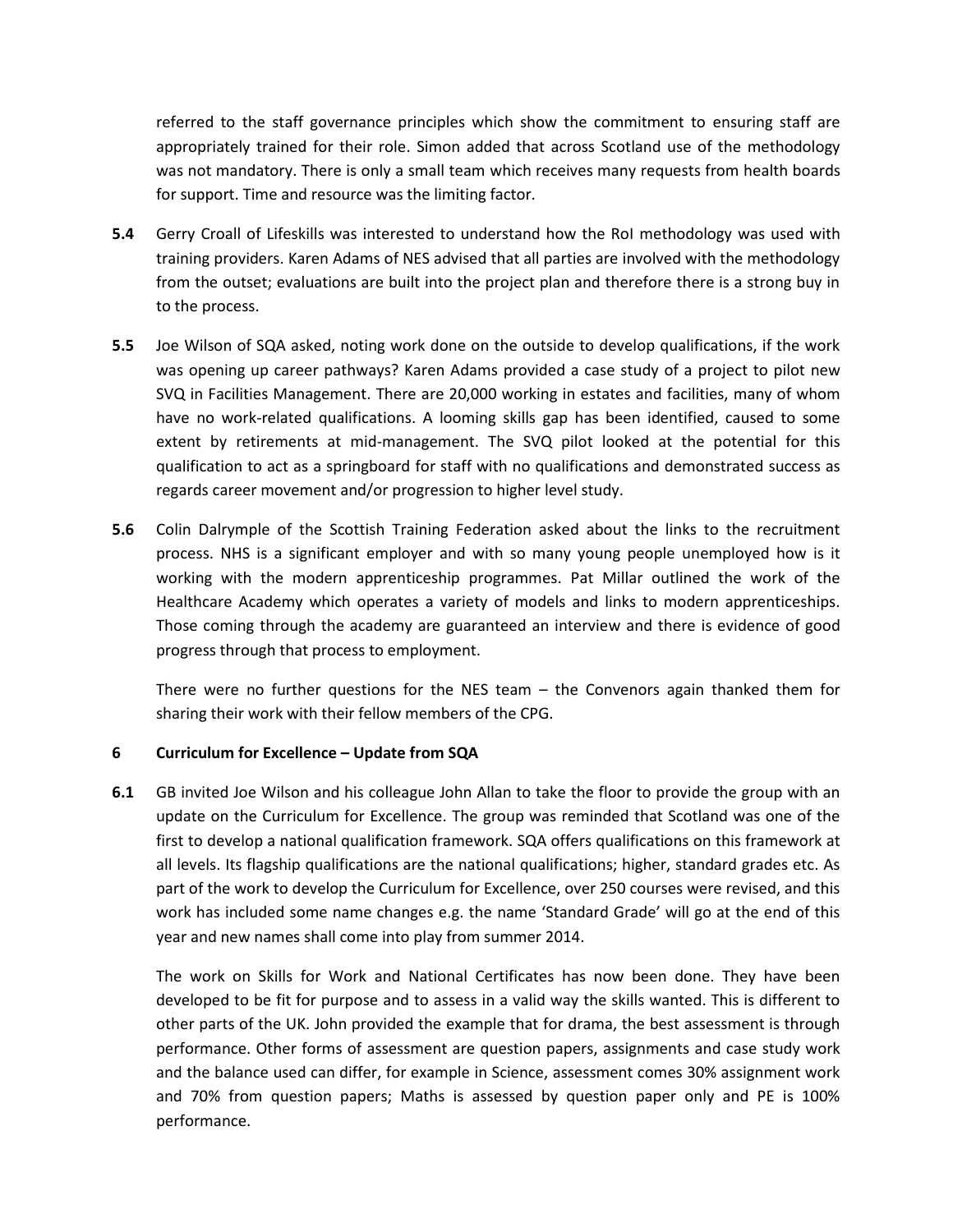With regard to the question of standards, all qualifications retain a credit value across the world. Advanced higher has a higher UCAS tariff than some equivalents in the UK. These credit values operate like a currency.

The Curriculum for Excellence has also built in development of the following attitudes; care, confidence, equality, and mindfulness. Skills development does require a focus on knowledge based learning but also of how to apply this. John provide an example: which is more important to know; the date Aristotle was born or his views on citizenship. Literacy and numeracy have been build in not just because of their own importance skills in their own right but the fact they help unlock the development of skills in other subjects. The Curriculum will also teach skills for health and well being, employability and enterprise, thinking [metacognition, higher order and critical thinking], all of which will give Scots and Scotland a competitive and economic advantage.

- **6.2** Barry McCulloch of the FSB asked about the extent of employer buy in to the new Curriculum. John Allan replied that representatives of universities, schools and business had been on the committees, providing input to the design teams. Business had interest in developing the curriculum for the application of skills and knowledge.
- **6.3** Colin Dalrymple applauded the emphasis on building skills in education; without the skills to apply it, learning is valueless.
- **6.4** Gerry Croall noted that initially there had been some resistance from subject teachers. Was SQA now confident teachers and students were now ready for the change. John and Joe highlighted the number of Government run subject events, attended by over 7,000 teachers. The focus has changed, the qualification levels are the same. Modernising in this way should ensure no pupil is disadvantaged. Another 145 events will bring the total teacher attendance to 20,000.
- **6.5** John Brown of Lifeskills felt that a campaign was needed to update employers; many of whom will still look for O-grades. John Allan pointed to SCQF which provides a ready-reckoner to help show these new qualifications alongside more familiar titles. He agreed it was a big job to share this with employers and needs done locally and nationally.
- **6.6** Kate Sankey of Loch Lomond and Trossachs Partnership asked whether there was provision for, and not simply of, recognition of prior learning within the new curriculum. Joe Wilson felt we had super systems in Scotland to support this but more work is needed to help avoid things being done twice. John Allan added that outcomes and experiences do tend to cross over and more work is needed at the junction between school and college or the workplace to avoid the repetition of something taken earlier in one's career. Noting that work on the Curriculum had commenced back in 2006 the SQA team also wondered whether employers were ready for questioning employees, or universities; were future students going to be willing to attend a lecture with 200 fellow students.

GB thanked everyone for their contributions to the discussion and the SQA team for their update.

### **7 A.O.C.B**